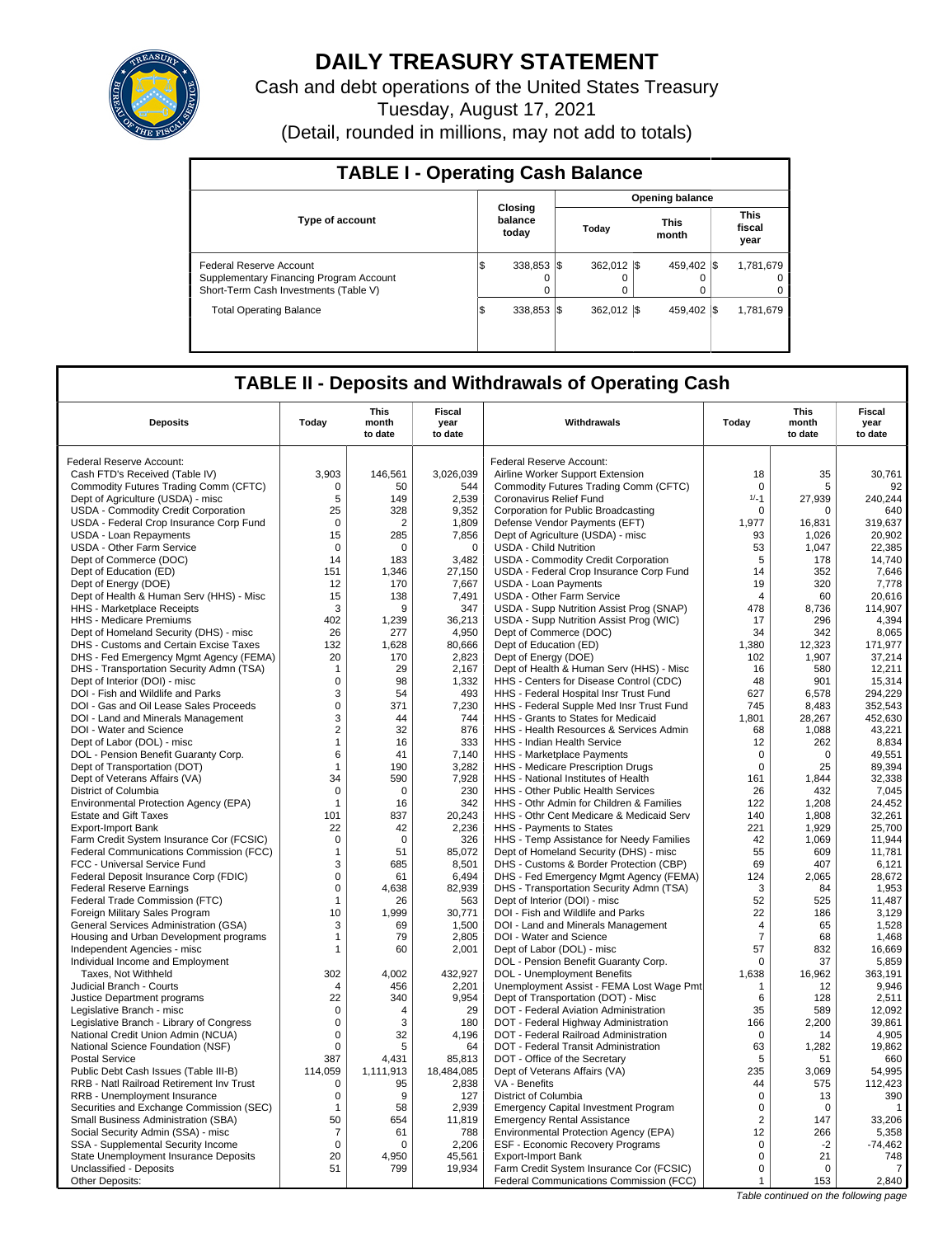|                                                                        | TABLE II cont. - Deposits and Withdrawals of Operating Cash |                                 |                           |                                                                      |                            |                                    |                            |  |  |  |
|------------------------------------------------------------------------|-------------------------------------------------------------|---------------------------------|---------------------------|----------------------------------------------------------------------|----------------------------|------------------------------------|----------------------------|--|--|--|
| <b>Deposits</b>                                                        | Todav                                                       | <b>This</b><br>month<br>to date | Fiscal<br>year<br>to date | Withdrawals                                                          | Todav                      | <b>This</b><br>month<br>to date    | Fiscal<br>vear<br>to date  |  |  |  |
| Thrift Savings Plan Transfer                                           | 381                                                         | 2,040                           | 42,172                    | FCC - Universal Service Fund                                         | $\overline{0}$             | 169                                | 7,418                      |  |  |  |
|                                                                        |                                                             |                                 |                           | Federal Deposit Insurance Corp (FDIC)                                | $\Omega$                   | 20                                 | 822                        |  |  |  |
|                                                                        |                                                             |                                 |                           | Federal Employees Insurance Payments                                 | 221                        | 4,374                              | 78,455                     |  |  |  |
|                                                                        |                                                             |                                 |                           | Federal Salaries (EFT)                                               | 67                         | 7,784                              | 181,074                    |  |  |  |
|                                                                        |                                                             |                                 |                           | Federal Trade Commission (FTC)                                       | $\Omega$                   | 65                                 | 519                        |  |  |  |
|                                                                        |                                                             |                                 |                           | General Services Administration (GSA)                                | 56                         | 1,504                              | 23,826                     |  |  |  |
|                                                                        |                                                             |                                 |                           | Housing and Urban Development programs                               | 145                        | 5,031                              | 65,015                     |  |  |  |
|                                                                        |                                                             |                                 |                           | Independent Agencies - misc                                          | 11                         | 174                                | 3.406                      |  |  |  |
|                                                                        |                                                             |                                 |                           | Interest on Treasury Securities                                      | $\mathbf 0$                | 52.358                             | 277.412                    |  |  |  |
|                                                                        |                                                             |                                 |                           | IRS - Advanced Child Tax Credit (EFT)                                | $\mathbf 0$                | 11,458                             | 24,194                     |  |  |  |
|                                                                        |                                                             |                                 |                           | IRS - Economic Impact Payments (EFT)                                 | $\Omega$                   | 636                                | 442,326                    |  |  |  |
|                                                                        |                                                             |                                 |                           | IRS Tax Refunds Business (EFT)                                       | 310                        | 938                                | 27,551                     |  |  |  |
|                                                                        |                                                             |                                 |                           | IRS Tax Refunds Individual (EFT)                                     | 386                        | 5,827                              | 324,549                    |  |  |  |
|                                                                        |                                                             |                                 |                           | Judicial Branch - Courts                                             | 6                          | 67                                 | 1,549                      |  |  |  |
|                                                                        |                                                             |                                 |                           | Justice Department programs                                          | 87                         | 1,096                              | 18,624                     |  |  |  |
|                                                                        |                                                             |                                 |                           | Legislative Branch - misc                                            | 5                          | 57                                 | 1,104                      |  |  |  |
|                                                                        |                                                             |                                 |                           | Legislative Branch - Library of Congress                             | 9                          | 22                                 | 663                        |  |  |  |
|                                                                        |                                                             |                                 |                           | <b>NASA</b>                                                          | 145                        | 1,201                              | 17,671                     |  |  |  |
|                                                                        |                                                             |                                 |                           | National Credit Union Admin (NCUA)                                   | $\Omega$                   | 3                                  | 1,849                      |  |  |  |
|                                                                        |                                                             |                                 |                           | National Science Foundation (NSF)                                    | 40                         | 442                                | 5,947                      |  |  |  |
|                                                                        |                                                             |                                 |                           | Postal Service Money Orders and Other                                | 99                         | 1,859                              | 37.636                     |  |  |  |
|                                                                        |                                                             |                                 |                           | Public Debt Cash Redemp. (Table III-B)                               | 122,738                    | 1,032,932                          | 17,199,677                 |  |  |  |
|                                                                        |                                                             |                                 |                           | Railroad Retirement Board (RRB) - misc                               | $\Omega$                   | $\mathbf{1}$                       | 42                         |  |  |  |
|                                                                        |                                                             |                                 |                           | <b>RRB - Benefit Payments</b>                                        | $\mathbf{1}$               | 1,154                              | 12,874                     |  |  |  |
|                                                                        |                                                             |                                 |                           | Securities and Exchange Commission (SEC)                             | 3                          | 35                                 | 1,044                      |  |  |  |
|                                                                        |                                                             |                                 |                           | Small Business Administration (SBA)                                  | 6,033                      | 54,807                             | 604,068                    |  |  |  |
|                                                                        |                                                             |                                 |                           | Social Security Admin (SSA) - misc                                   | 29                         | 189                                | 4,085                      |  |  |  |
|                                                                        |                                                             |                                 |                           | SSA - Benefits Payments                                              | 50                         | 43,443                             | 874,779                    |  |  |  |
|                                                                        |                                                             |                                 |                           | SSA - Supplemental Security Income                                   | 7                          | 173                                | 50,137                     |  |  |  |
|                                                                        |                                                             |                                 |                           | <b>Transportation Services</b><br>Other Withdrawals:                 | 280                        | 748                                | 748                        |  |  |  |
|                                                                        |                                                             |                                 |                           | Thrift Savings Plan Transfer                                         | 70                         | 2,985                              | 70,173                     |  |  |  |
|                                                                        |                                                             |                                 |                           | Unclassified                                                         | 1,733                      | 15,412                             | 296,147                    |  |  |  |
|                                                                        |                                                             |                                 |                           |                                                                      |                            |                                    |                            |  |  |  |
| <b>Total Other Deposits</b><br>Change in Balance of Uncollected        | 381                                                         | 3.664                           | 74,720                    | Total, Other Withdrawals                                             | 1,803                      | 29,790                             | 677,748                    |  |  |  |
| Funds                                                                  | 0                                                           | 0                               | $\mathbf 0$               |                                                                      |                            |                                    |                            |  |  |  |
| <b>Transfers from Depositaries</b>                                     | $\Omega$                                                    | 0                               | 0                         | <b>Transfers to Depositaries</b>                                     | $\mathbf 0$                | $\mathbf 0$                        | 0                          |  |  |  |
| <b>Total Federal Reserve Account</b>                                   | 120,202                                                     | 1,294,041                       | 22,674,854                | <b>Total Federal Reserve Account</b>                                 | 143,361                    | 1,414,590                          | 24,117,680                 |  |  |  |
| Short-Term Cash Investments:<br>Transfers from Federal Reserve Account |                                                             |                                 |                           | Short-Term Cash Investments:<br>Transfers to Federal Reserve Account |                            |                                    |                            |  |  |  |
| (Table V)                                                              | $\Omega$                                                    | 0                               | $\mathbf 0$               | (Table V)                                                            | $\Omega$                   | $\Omega$                           |                            |  |  |  |
| Total Deposits (excluding transfers)                                   | 120,202                                                     | \$1,294,041                     | \$22,674,854              | Total Withdrawals (excluding transfers)                              | \$                         | 143,361 \$ 1,414,590 \$ 24,117,680 |                            |  |  |  |
|                                                                        |                                                             |                                 |                           |                                                                      |                            |                                    |                            |  |  |  |
|                                                                        |                                                             |                                 |                           | Net Change in Operating Cash Balance                                 | Ŝ.<br>$-23,159$ $\sqrt{5}$ |                                    | $-120,549$ \$ $-1,442,826$ |  |  |  |

| <b>OBB</b> LOONING<br><b>TABLE III-A - Public Debt Transactions</b> |       |             |                                 |                                                        |             |                                         |  |                                 |                           |             |
|---------------------------------------------------------------------|-------|-------------|---------------------------------|--------------------------------------------------------|-------------|-----------------------------------------|--|---------------------------------|---------------------------|-------------|
|                                                                     |       |             |                                 |                                                        |             |                                         |  |                                 |                           |             |
| <b>Issues</b>                                                       | Today |             | <b>This</b><br>month<br>to date | <b>Fiscal</b><br><b>Redemptions</b><br>year<br>to date |             | Today                                   |  | <b>This</b><br>month<br>to date | Fiscal<br>year<br>to date |             |
| Marketable:                                                         |       |             |                                 |                                                        |             | Marketable:                             |  |                                 |                           |             |
| Bills:                                                              |       |             |                                 |                                                        |             | <b>Bills</b>                            |  | 120,560 \$                      | 723,869 \$                | 14,580,910  |
| <b>Regular Series</b>                                               |       | $80,558$ \$ | 517,865 \$                      |                                                        | 9,527,992   | <b>Notes</b>                            |  | 0                               | 269,062                   | 2,052,315   |
| <b>Cash Management Series</b>                                       |       | 30,002      | 130,006                         |                                                        | 4,090,140   | <b>Bonds</b>                            |  |                                 | 9,506                     | 29,649      |
| <b>Notes</b>                                                        |       |             | 374,374                         |                                                        | 3,765,170   | <b>Federal Financing Bank</b>           |  |                                 | O                         | 1,209       |
| <b>Bonds</b>                                                        |       |             | 65,344                          |                                                        | 628,868     | Nonmarketable:                          |  |                                 |                           |             |
| Inflation-Protected Securities Increment                            |       | 482         | 8,519                           |                                                        | 69,185      | <b>United States Savings Securities</b> |  | 34                              | 513                       | 9,303       |
| Federal Financing Bank                                              |       |             | $\Omega$                        |                                                        | $\Omega$    | <b>Government Account Series</b>        |  | 306,040                         | 4,224,119                 | 92,811,291  |
| Nonmarketable:                                                      |       |             |                                 |                                                        |             | Hope Bonds                              |  |                                 |                           |             |
| United States Savings Securities:                                   |       |             |                                 |                                                        |             | <b>Domestic Series</b>                  |  |                                 |                           | 71,549      |
| Cash Issue Price                                                    |       |             | 74                              |                                                        | 1,307       | <b>Foreign Series</b>                   |  | $\Omega$                        | $\Omega$                  |             |
| Interest Increment                                                  |       |             | 342                             |                                                        | 3,604       | <b>State and Local Series</b>           |  | 8                               | 8,906                     | 93,364      |
| Government Account Series                                           |       | 314,224     | 4,135,942                       |                                                        | 92,928,292  | Other                                   |  | 2,135                           | 21,077                    | 362,587     |
| Hope Bonds                                                          |       |             |                                 |                                                        | 0           |                                         |  |                                 |                           |             |
| <b>Domestic Series</b>                                              |       |             |                                 |                                                        |             |                                         |  |                                 |                           |             |
| <b>Foreign Series</b>                                               |       |             |                                 |                                                        |             |                                         |  |                                 |                           |             |
| State and Local Series                                              |       | 1,373       | 3.430                           |                                                        | 116,710     |                                         |  |                                 |                           |             |
| Other                                                               |       | 2,130       | 21,062                          |                                                        | 363,125     | <b>Total Redemptions</b>                |  | 428,777 \$                      | 5,257,052 \$              | 110,012,176 |
| <b>Total Issues</b>                                                 |       | 428,775     | 5,256,960 \$<br>S               |                                                        | 111,494,415 | Net Change in Public Debt Outstanding   |  | $-2$ $\sqrt{3}$                 | $-92$ \$                  | 1,482,239   |

See F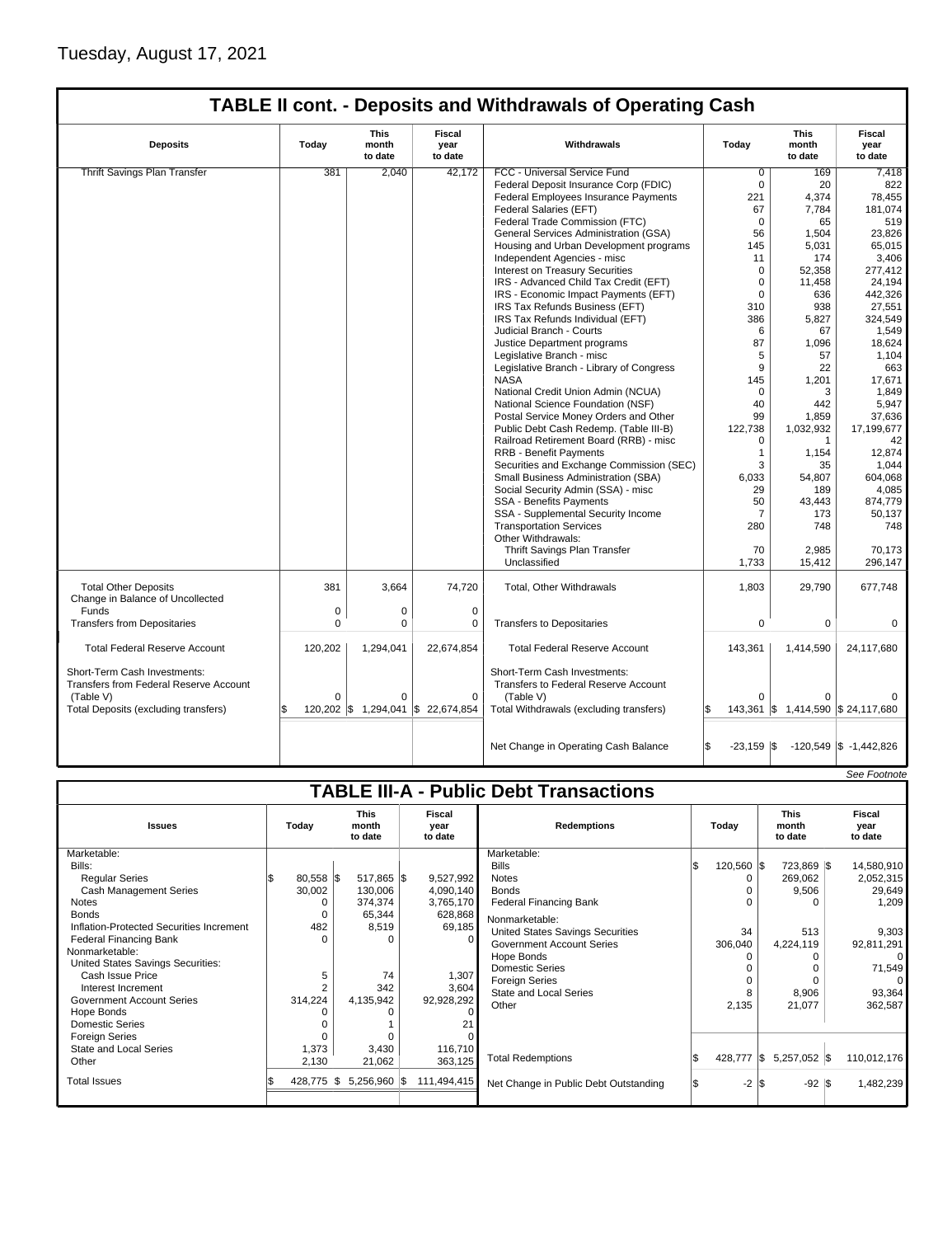| <b>TABLE III-B - Adjustment of Public Debt</b><br><b>Transactions to Cash Basis</b> |       |            |     |           |                          |  |  |                                 |                                  |
|-------------------------------------------------------------------------------------|-------|------------|-----|-----------|--------------------------|--|--|---------------------------------|----------------------------------|
| <b>Transactions</b>                                                                 | Today |            |     |           |                          |  |  | <b>This</b><br>month<br>to date | <b>Fiscal</b><br>year<br>to date |
| Public Debt Cash Issues:<br>Public Debt Issues (Table III-A)                        | \$    | 428,775    | I\$ |           | 5,256,960   \$11,494,415 |  |  |                                 |                                  |
| Premium on New Issues<br>Discount on New Issues:                                    |       | O          |     | 1,556     | 21,067                   |  |  |                                 |                                  |
| Bills (-)                                                                           |       | 9          |     | 106       | 2,626                    |  |  |                                 |                                  |
| Bonds and Notes (-)                                                                 |       | 0          |     | 1,693     | 28,815                   |  |  |                                 |                                  |
| Federal Financing Bank (-)                                                          |       | 0          |     | 0         |                          |  |  |                                 |                                  |
| Government Account Transactions (-)                                                 |       | 314,224    |     | 4,135,942 | 92,928,292               |  |  |                                 |                                  |
| Hope Bonds (-)                                                                      |       |            |     | ი         |                          |  |  |                                 |                                  |
| Interest Increment on United States                                                 |       |            |     |           |                          |  |  |                                 |                                  |
| Savings Securities (-)                                                              |       | 2          |     | 342       | 3,604                    |  |  |                                 |                                  |
| Inflation-Protected Securities Increment                                            |       | 482        |     | 8,519     | 68,061                   |  |  |                                 |                                  |
| <b>Total Public Debt Cash Issues</b><br>Deposited in Federal Reserve Account        | S.    | 114,059    | 1\$ |           | 1,111,913 \$18,484,085   |  |  |                                 |                                  |
| <b>Public Debt Cash Redemptions:</b>                                                |       |            |     |           |                          |  |  |                                 |                                  |
| Public Debt Redemptions (Table III-A)                                               | l\$   | 428,777    | \$  |           | 5,257,052   \$10,012,176 |  |  |                                 |                                  |
| Premium on Debt Buyback Operation                                                   |       | 0          |     | 0         |                          |  |  |                                 |                                  |
| Discount on Debt Buyback Operation (-)                                              |       | o          |     | o         |                          |  |  |                                 |                                  |
| Federal Financing Bank (-)                                                          |       | 0          |     | o         | 1.209                    |  |  |                                 |                                  |
| Government Account Transactions (-)                                                 |       | 306,040    |     | 4,224,119 | 92,811,291               |  |  |                                 |                                  |
| Hope Bonds (-)                                                                      |       | $\Omega$   |     | O         |                          |  |  |                                 |                                  |
| <b>Total Public Debt Cash Redemptions</b><br>Withdrawn from Federal Reserve Acct.   | l\$   | 122,738 \$ |     |           | 1,032,932 \$17,199,677   |  |  |                                 |                                  |

| <b>TABLE III-C - Debt Subject to Limit</b>                                        |                           |                                                   |                           |                           |  |  |  |  |
|-----------------------------------------------------------------------------------|---------------------------|---------------------------------------------------|---------------------------|---------------------------|--|--|--|--|
|                                                                                   | Closing                   |                                                   | Opening balance           |                           |  |  |  |  |
| <b>Balance Transactions</b>                                                       | balance<br>todav          | Today                                             | <b>This</b><br>month      | Fiscal<br>year            |  |  |  |  |
| Debt Held by the Public<br>Intragovernmental Holdings<br><b>Total Public Debt</b> | \$22,250,415<br>6,177,215 | \$22,264,524<br>6,163,109                         | \$22,284,628<br>6,143,094 | \$21,018,952<br>5,926,439 |  |  |  |  |
| Outstanding<br>Less: Debt Not<br>Subject to Limit:                                | 28,427,630                | 28,427,632                                        | 28,427,722                | 26,945,391                |  |  |  |  |
| Other Debt                                                                        | 478                       | 478                                               | 478                       | 478                       |  |  |  |  |
| <b>Unamortized Discount</b>                                                       | 19,661                    | 19,663                                            | 19,753                    | 17,271                    |  |  |  |  |
| <b>Federal Financing Bank</b>                                                     | 6,053                     | 6,053                                             | 6,053                     | 7,262                     |  |  |  |  |
| Hope Bonds<br>Plus: Other Debt Subject to Limit<br>Guaranteed Debt of             | $\Omega$                  | O                                                 | n                         | n                         |  |  |  |  |
| Government Agencies                                                               | $\Omega$                  | $\Omega$                                          | $\Omega$                  | 0                         |  |  |  |  |
| <b>Total Public Debt</b><br>Subject to Limit                                      | \$28,401,438              | $\frac{1}{2}$ 28,401,438 $\frac{1}{2}$ 28,401,438 |                           | \$26,920,380              |  |  |  |  |
| <b>Statutory Debt Limit</b>                                                       | \$28,401,463              | \$28,401,463                                      | \$28,401,463              | SUSP-1                    |  |  |  |  |
|                                                                                   |                           |                                                   |                           |                           |  |  |  |  |

See Footnote

| <b>TABLE IV - Federal Tax Deposits</b>                                                                                                                                                                                                 |                                      |                                                                         |                                                                             |  |  |  |  |  |
|----------------------------------------------------------------------------------------------------------------------------------------------------------------------------------------------------------------------------------------|--------------------------------------|-------------------------------------------------------------------------|-----------------------------------------------------------------------------|--|--|--|--|--|
| Classification                                                                                                                                                                                                                         | Today                                | <b>This</b><br>month<br>to date                                         | Fiscal<br>year<br>to date                                                   |  |  |  |  |  |
| Withheld Income and Employment Taxes<br>Individual Income Taxes<br><b>Railroad Retirement Taxes</b><br>Excise Taxes<br><b>Corporation Income Taxes</b><br><b>Federal Unemployment Taxes</b><br>Estate and Gift Taxes & Misc IRS Rcpts. | \$<br>3,531<br>269<br>1<br>29<br>117 | 1\$<br>140,197<br>3,488<br>263<br>3,753<br>3,379<br>574<br>1<br>46<br>1 | l\$<br>2,408,161<br>330,549<br>4,658<br>63,467<br>308,912<br>6,339<br>4,483 |  |  |  |  |  |
| Total                                                                                                                                                                                                                                  | \$<br>3,950                          | 1\$<br>151,701                                                          | 1\$<br>3,126,570                                                            |  |  |  |  |  |
| Cash Federal Tax Deposits:<br><b>Direct</b><br><b>Through Depositaries</b>                                                                                                                                                             | \$<br>51<br>3,852                    | l\$<br>1.654<br>144,907                                                 | l\$<br>27.252<br>2,998,786                                                  |  |  |  |  |  |
| <b>Total Cash FTD's</b><br>Inter-agency Transfers                                                                                                                                                                                      | \$<br>3,903<br>47                    | 1\$<br>146,561<br>5,140                                                 | 1\$<br>3,026,039<br>100,531                                                 |  |  |  |  |  |
| Total                                                                                                                                                                                                                                  | $3,950$ $\sqrt{5}$<br>\$             | 151,701                                                                 | 1\$<br>3,126,570                                                            |  |  |  |  |  |
|                                                                                                                                                                                                                                        |                                      |                                                                         |                                                                             |  |  |  |  |  |

|                                              |  |                           |     |          |                 |              | <i>oee roomole</i> |  |  |
|----------------------------------------------|--|---------------------------|-----|----------|-----------------|--------------|--------------------|--|--|
| <b>TABLE V - Short-Term Cash Investments</b> |  |                           |     |          |                 |              |                    |  |  |
|                                              |  | <b>Type of Depositary</b> |     |          |                 |              |                    |  |  |
| <b>Balance Transactions</b>                  |  |                           |     |          |                 | <b>Total</b> |                    |  |  |
|                                              |  | A                         |     | в        | С               |              |                    |  |  |
| Opening Balance Today<br>Deposits:           |  | $\Omega$                  | 1\$ | 0        | l\$<br>$\Omega$ | IS           |                    |  |  |
| <b>Transfers to Depositaries</b>             |  | 0                         |     | $\Omega$ | $\Omega$        |              |                    |  |  |
| Special Direct Investment                    |  | O                         |     | $\Omega$ | 0               |              |                    |  |  |
| Term Investment                              |  | O                         |     | 0        | 0               |              |                    |  |  |
| Repo Investment                              |  | O                         |     | $\Omega$ | 0               |              |                    |  |  |
| Withdrawals:                                 |  |                           |     |          |                 |              |                    |  |  |
| <b>Treasury Initiated</b>                    |  | 0                         |     | $\Omega$ | 0               |              |                    |  |  |
| Depositary Initiated                         |  | O                         |     | $\Omega$ | 0               |              |                    |  |  |
| <b>Special Direct Investment</b>             |  | O                         |     | 0        | 0               |              |                    |  |  |
| <b>Term Investment</b>                       |  | O                         |     | $\Omega$ | 0               |              |                    |  |  |
| Repo Investment                              |  | 0                         |     | $\Omega$ | 0               |              |                    |  |  |
|                                              |  |                           |     |          |                 |              |                    |  |  |
| Closing Balance Today                        |  | $\Omega$                  | l\$ | $\Omega$ | S<br>0          | IS           |                    |  |  |

| <b>TABLE VI - Income Tax Refunds Issued</b> |         |                                 |                           |  |  |  |  |  |  |  |
|---------------------------------------------|---------|---------------------------------|---------------------------|--|--|--|--|--|--|--|
| Classification                              | Today   | <b>This</b><br>month<br>to date | Fiscal<br>year<br>to date |  |  |  |  |  |  |  |
| IRS - Advanced Child Tax Credit (Checks)    | 0<br>13 | 3,929<br>l\$                    | 5,985<br>135              |  |  |  |  |  |  |  |
| IRS - Advanced Child Tax Credit (EFT)       | 0       | 11.458                          | 24.194                    |  |  |  |  |  |  |  |
| IRS - Economic Impact Payments (Checks)     | 2       | 565                             | 85.459                    |  |  |  |  |  |  |  |
| IRS - Economic Impact Payments (EFT)        | 0       | 636                             | 442.326                   |  |  |  |  |  |  |  |
| IRS Tax Refunds Business (Checks)           | 2,758   | 5.092                           | 57.745                    |  |  |  |  |  |  |  |
| IRS Tax Refunds Business (EFT)              | 310     | 938                             | 27.551                    |  |  |  |  |  |  |  |
| IRS Tax Refunds Individual (Checks)         | 57      | 2,085                           | 59.220                    |  |  |  |  |  |  |  |
| IRS Tax Refunds Individual (EFT)            | 386     | 5,827                           | 324.549                   |  |  |  |  |  |  |  |

### **Daily Treasury Statement Footnotes:**

#### **General Footnotes and Statements:**

This statement summarizes the United States Treasury's cash and debt operations for the Federal Government. Treasury's operating cash is maintained in an account at the Federal Reserve Bank of New York and in short-term cash investments. Treasury minimized and then suspended its short-term cash investment program beginning in November 2008, but anticipates investing again when market conditions warrant. Major information sources include: Federal Reserve Banks, Treasury Regional Financial Centers, Internal Revenue Service Centers, various electronic systems, and information on the Public Debt. Information is presented on a modified cash basis. Deposits are reflected as received and withdrawals are reflected as processed.SOURCE: Bureau of the Fiscal Service, Department of the Treasury. Note: The Daily Treasury Statement (DTS) is available by 4:00 p.m. the following business day on the Fiscal Service website https://fiscal.treasury.gov/reports-statements/dts/. For more information, call the Cash Reporting Branch at 202-874-9789.

#### **TABLE II – Deposits and Withdrawals of Operating Cash**

1/Reported as a negative amount due to a return/reversal of \$1 million.